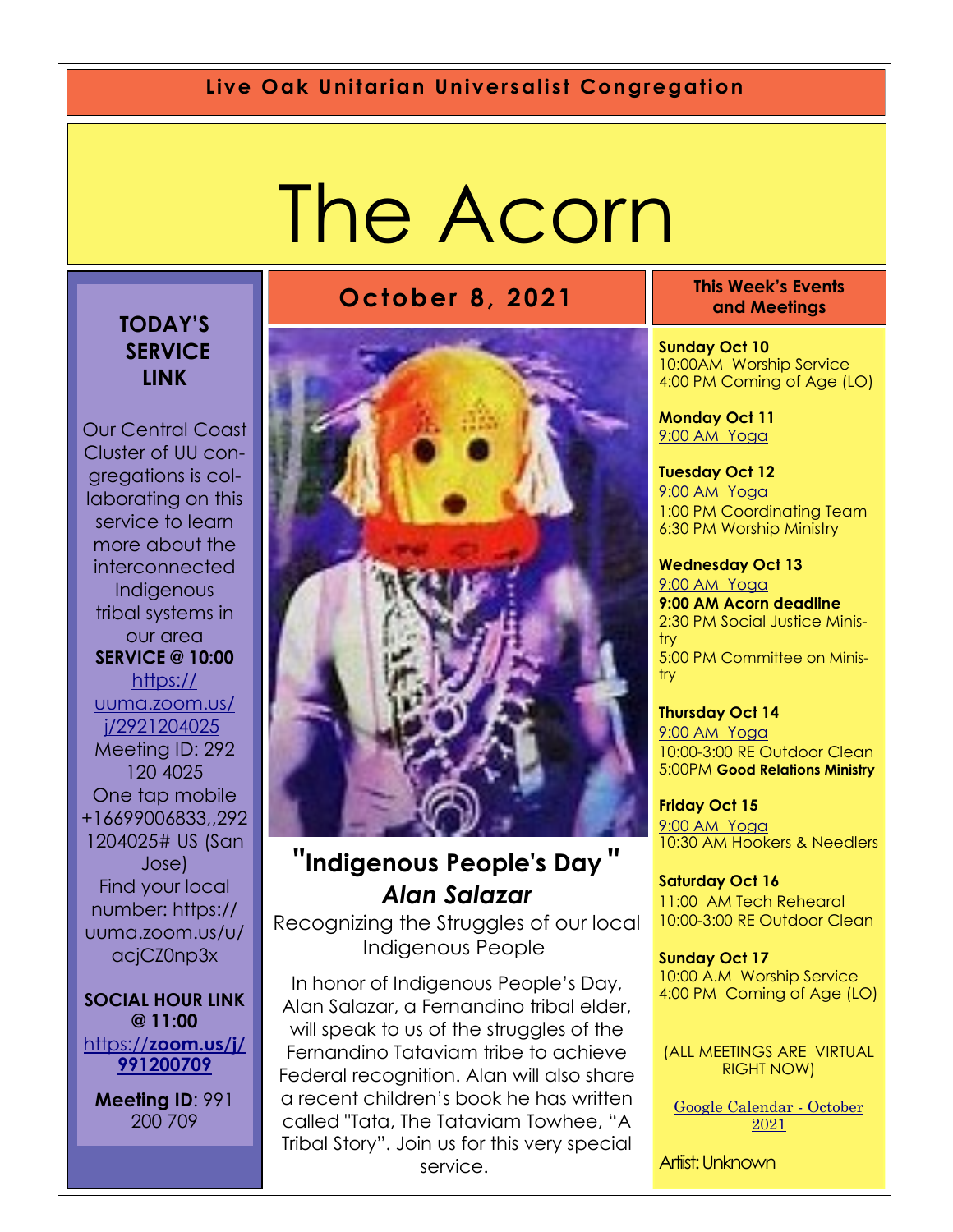# **Indigenous People's Day**

Join us this Sunday, along with our Central Coast Cluster of UU congregations collaborating on this service, to learn more about the interconnected Indigenous tribal systems in our area.

In honor of Indigenous People's Day, Alan Salazar, a Fernandino tribal elder, will speak to us of the struggles of the Fernandino Tataviam tribe to achieve Federal recognition. Alan will also share a recent children's book he has written called "Tata, The Tataviam Towhee, A Tribal Story". This is a timely topic that deserves attention.

Please use this link provided for this service.



Please join us for Live Oak's Social Hour, at our "usual" Zoom link. Come in and say HELLO! It's so good to be together.

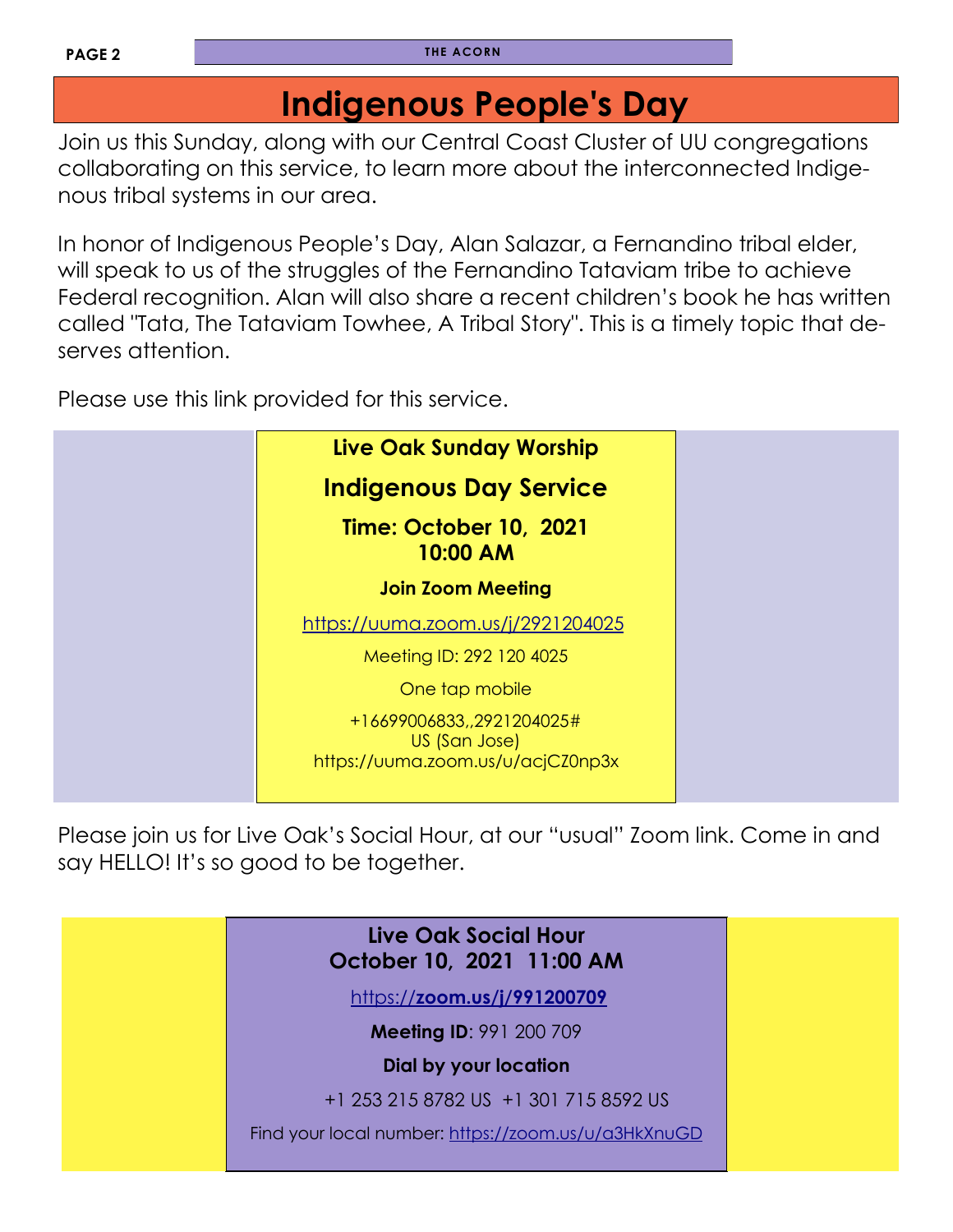# **Regathering Congregational Survey**

Hello Live Oakers!

By now you should have received our survey regarding regathering. Thanks to those of you who have already completed it; for those who haven't finished it yet, **we would appreciate your responses by October 11th.** If you did not receive the survey in your email and would like to complete it, please send me an email at [meganwmoyer@gmail.com.](mailto:meganwmoyer@gmail.com) I'll send you the survey and include your responses as we review everything and send it off to the Board.

Sincerely,

Megan Moyer, Live Oak Board President

# **Religious Exploration 10.10.21**

#### **THIS WEEK IN RELIGIOUS EXPLORATION-Outdoor Space Clean Up**

On **Saturday Oct. 9 between 10:00 AM and 3:00 PM**, Religious Exploration will be doing a masked and distanced clean up of the RE Outdoor Space below the parking lot. We will have waivers there to sign so any help is appreciated. This is where our Coming of Age teens and all RE activities will be held for when we reopen.

Thank you so much to the RE Council, especially Michael Wittman, for the energy behind this clean up effort.

Contact Steven [dresteven@liveoakgoleta.org](mailto:dresteven@liveoakgoleta.org) if you can help. We need to know how many people plan to be here. Thank you

#### **COMING OF AGE**

The teens begin their CoA curriculum this week with Mary and Rachel. They will meet at our Outdoor Space between 4:00 PM-5:00 PM this week AND next week. We need your Covid waiver and proof of vaccination before we start on Sunday live and in person. PLEASE get that waiver to Steven ASAP.

\*Parents, also please get the Coming of Age registration back to me and thank you. Also parents, I recommend copying the requirements pages and the check list, along with the Calendar for 2021-22 for Coming of Age.

If your teen is doing Coming of Age, we need your Coming of Age application for Candidacy, since we start this Sunday.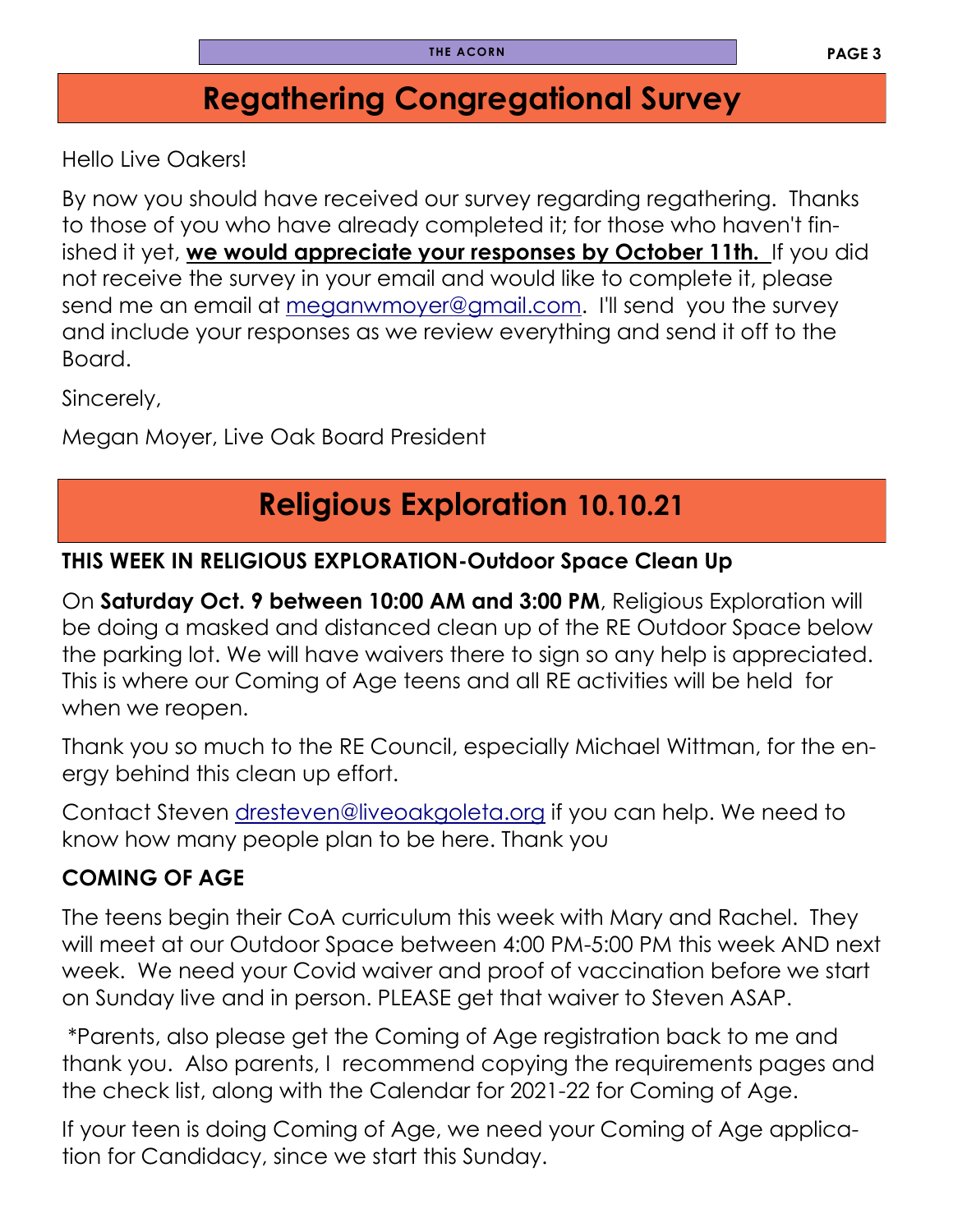#### **Upcoming Services**

### **October 17** *Holding Each Other*

#### **Rev. Tamara Casanova Suzuki**

James Baldwin wrote "The moment we cease to hold each other, the moment we break faith with one another, the sea engulfs us, and the light goes out." Our Live Oak community has been through so much together these past months and we are still navigating our way forward. Come celebrate our beloved community and what it means to be in relationship with one another.

# **Social Justice Upcoming Activities 10.10.21**

**October 10th Voices from the Holy Land Online Film Salon** at 3 pm EDT/12 noon PDT. This will focus on Bethlehem and the occupation in *"Bethlehem Today: Two Short Films"*. Register here for the Voices from the Holy Land Online Film Salon: [tinyurl.com/VFHLOctober2021.](tinyurl.com/VFHLOctober2021) (paste in your search box.) You will get a link to the films which you can watch ahead of time and a link to the panel discussion on Oct 10.

- **October 10 –** Arts & Lectures Julián Castro **[Waking Up From My American](https://www.fundforsantabarbara.org/communitycalendar/julian-castro-waking-up-from-my-american-dream/)  [Dream,](https://www.fundforsantabarbara.org/communitycalendar/julian-castro-waking-up-from-my-american-dream/)** 7:30-9:30 pm, Campbell Hall UCSB**.**
- **October 11, PFLAG SB** monthly support virtual meeting for LGBTQ+ people and their families, register for the link [https://pflag.org/chapter/pflag-santa](https://pflag.org/chapter/pflag-santa-barbara)[barbara](https://pflag.org/chapter/pflag-santa-barbara)
- **October 24, 28th Bread & Roses** Community Celebration in person and Fundraiser for Fund for Santa Barbara (which funds progressive causes in our community), Elings Park, 2-5 pm. [https://www.fundforsantabarba. ra.org/events/breadandroses/](https://www.fundforsantabarba.ra.org/events/breadandroses/)

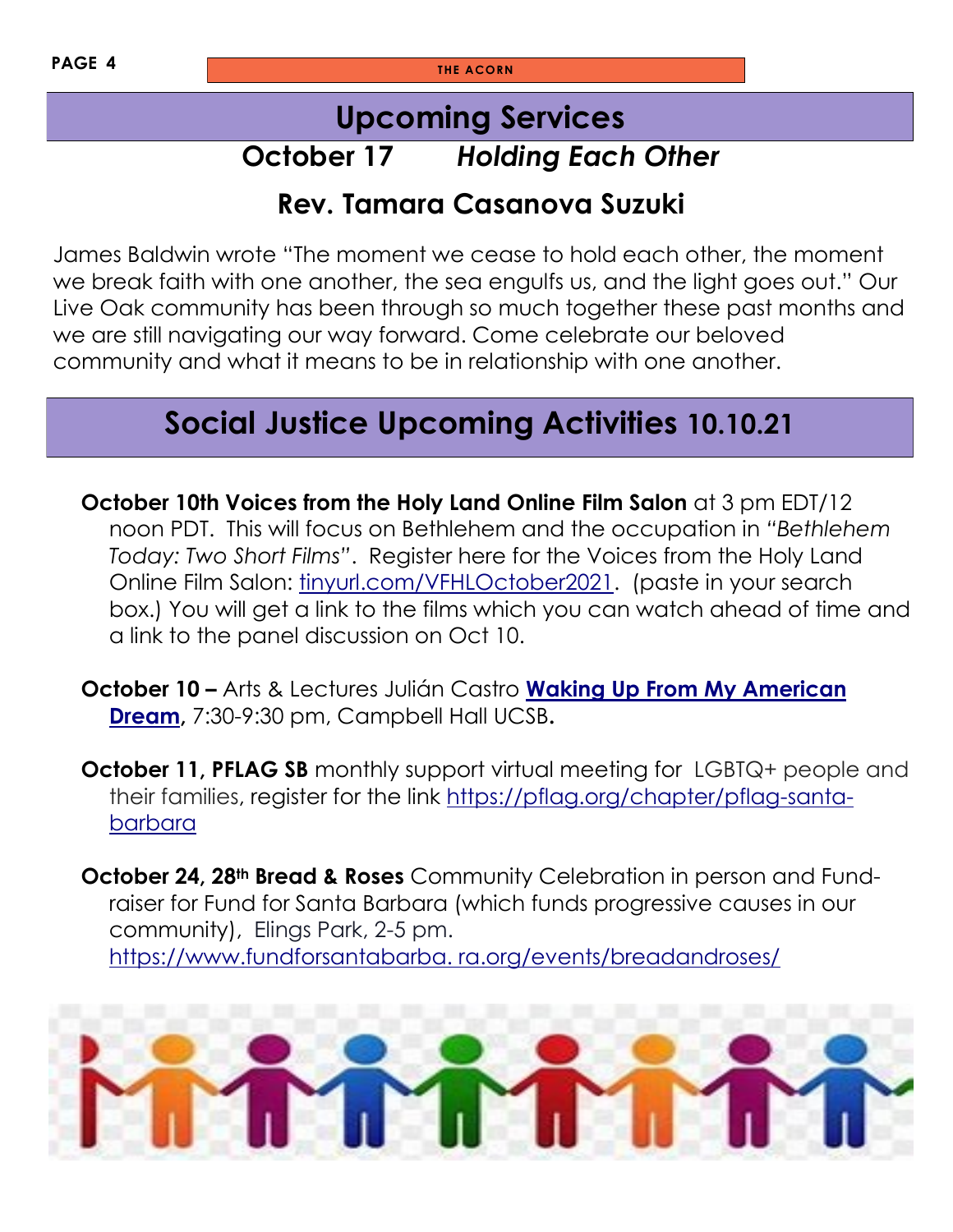### **Pastoral Care-The Caring Network**

The Caring Network, overseen by Pastoral Care Associates, provides logistical support for congregants as needed in times of trauma or challenges, such as post-operations, accidents or childbirth. This may be meals, rides or other support provided by volunteers in the congregation. Colleen Poulsen is the coordinator of the Caring Network, and keeps a list of volunteers who might be willing to respond. We need to update our list of volunteers that can be included in MealTrain signups for meals or rides. Please contact Colleen via text or phone to sign up at (805) 901-1745. This doesn't obligate you. You will have the option to say no for individual requests. Thank you to our wonderful volunteers!

# **Food Collection Continues**

Thanks as always to those of you who continue to generously contribute food to the Santa Barbara Food Bank. Your generosity is truly heart-warming!

This terrific organization is filling an even larger-than-usual need in our community. We are glad to have Live Oak support their efforts, and workers at the Food Bank continue to express their appreciation!

Items that are particularly appreciated include: canned goods such as tuna, fruit, beans, and soups; peanut butter; pasta; rice; cereal. We gather items every Tuesday.

Now that the painting project is completed at Live Oak, you can once again donate food in one of the three regular ways on any day of the week: (1)You can drop off donations in boxes that we have put out at Live Oak on

the patio just outside of the cottage; (2) You can drop off in a box we have left outside of our front door at home: 6542 Camino Caseta in Goleta; or

(3) You can get in touch with us via email [\(morganfamily1@cox.net\)](mailto:morganfamily1@cox.net) for a pickup at your home. Just leave food donations in a bag (preferably paper) outside of your door.

Thanks for your support of families in our community!

Carter and Wendy Morgan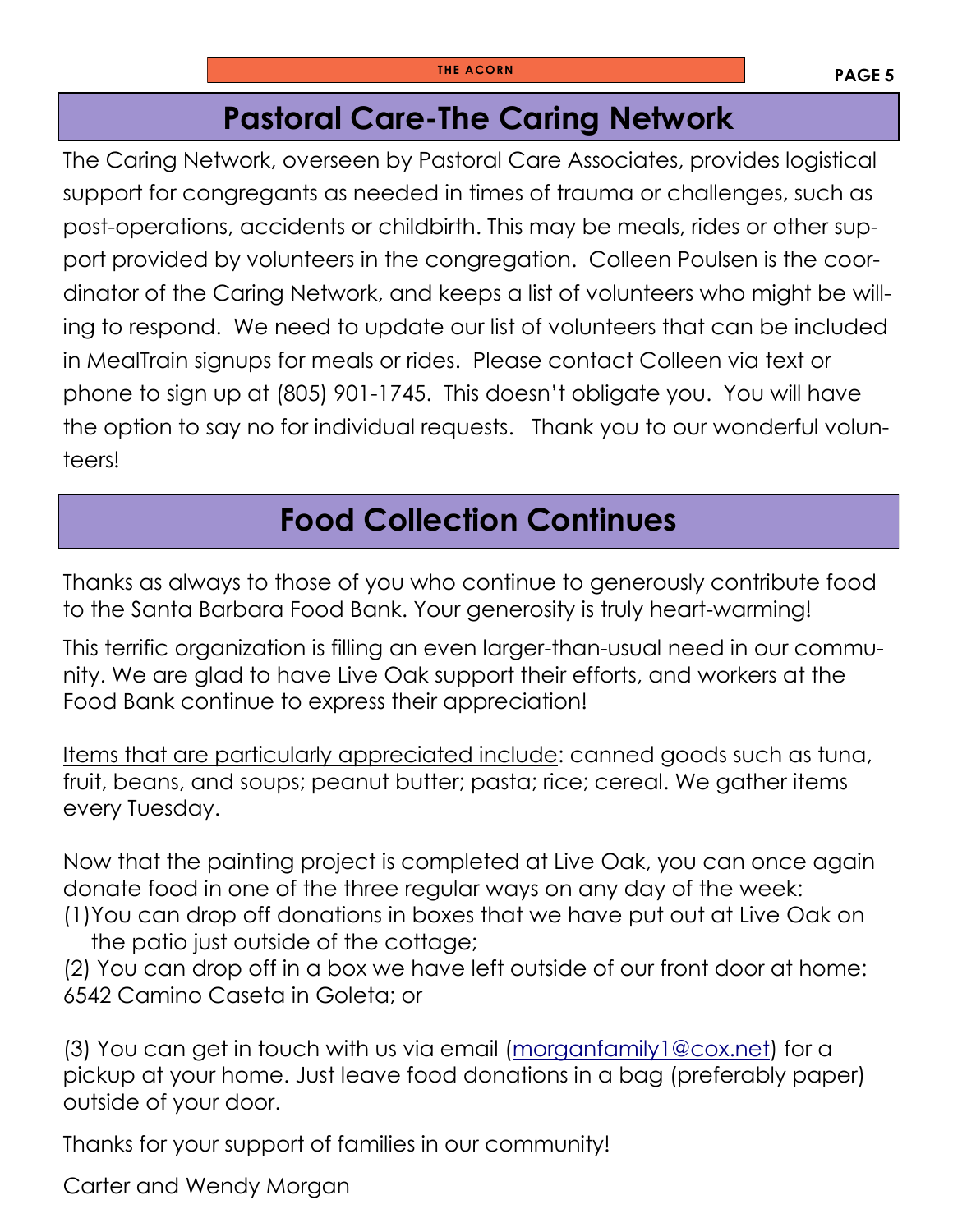# **Yoga Continues "at" Live Oak!**

You have probably noticed that every week in the Acorn calendar there is a link to a yoga class for each weekday. **This online class takes place** 

**Monday - Friday from 9:00 -10:00 AM.** Whether you're a seasoned yoga practi-

tioner or an enthusiastic beginner, you are welcome to participate in these classes.

Veteran yoga instructor Kim DiLoreto had been teaching twice-weekly classes in the Live Oak sanctuary until the lockdown happened last year. She is a gifted and caring teacher who can adapt her classes for students of all levels. I have

been practicing with Kim in her online class for the past year and a half and have found the experience to nearly match that of an in-person class; it is a special time of movement and meditation and something that I really look forward to each week. All you need is a device that can utilize Zoom (like you do for our Sunday services) and a yoga mat. The cost is a very reasonable \$10 donation which can be paid online through Venmo or mailed as a check. (Kim can explain payment options during your first class.)

Everyone is welcome, and you can encourage local or even out-of-town friends to attend. We hope that you will join us! If you have any questions, please feel free to contact Carter Morgan at [morganfamily1@cox.net.](mailto:morganfamily1@cox.net)

# **From Your Board of Trustees re: GATHERING**

*Like many of you, we had hoped that the situation regarding our eventual inperson re-gathering for Live Oak Sunday services and meetings would be different at this point.*

*However, due to the increase in COVID-19 cases in Santa Barbara County, all in-person gatherings sanctioned by Live Oak, both indoors and outdoors, are suspended until further notice. Thank you for your ongoing understanding as we seek to keep our congregation as safe as possible.*

#### *In service,*

*Megan Moyer (President), Clacey Kahn (VP), Larry Bishop, Rev. Tamara Casanova Suzuki, Holly Drayton, Mary Johnson, Wendy Morgan, Teka Penteriche*